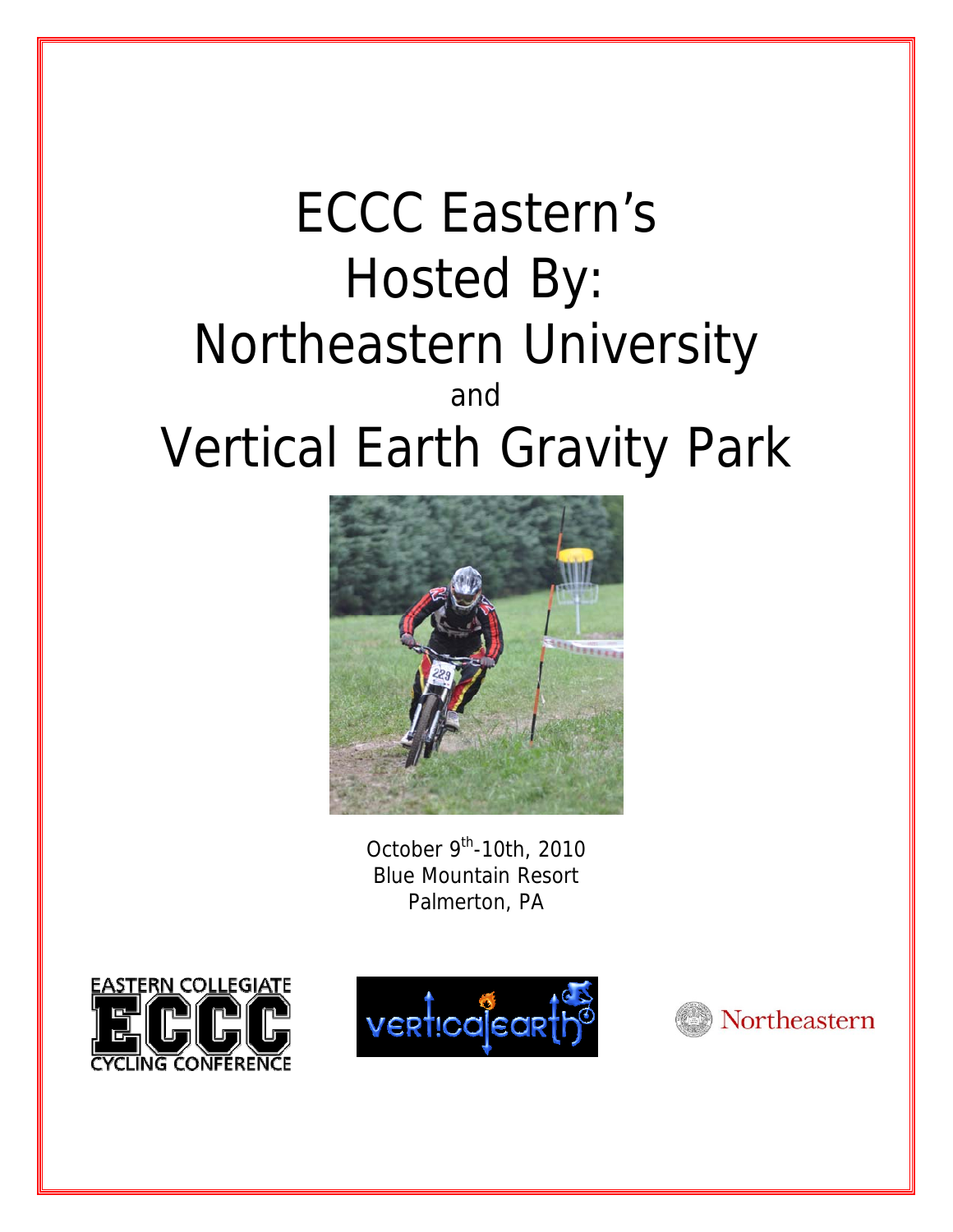#### Promoter: Ryan Conroy Contact: r.f.conroy@gmail.com Permit: 2010-2561

# **Schedule**

Saturday, October 9th

| 7:00     | AM.       | Registration Opens at the Valley Lodge   |        |
|----------|-----------|------------------------------------------|--------|
| 8:00     | AM        | 30 Min. Intro Skills Clinic at XC Start  |        |
| 8:30 AM  |           | Men's C XC                               | 1 Lap  |
| 8:40 AM  |           | Women's B XC                             | 1 Lap  |
| 9:00 AM  |           | 4X Practice Begin                        |        |
| 10:15 AM |           | Men's A XC                               | 3 Laps |
| 10:20 AM |           | Men's B XC                               | 2 Laps |
| 10:25 AM |           | Women's A XC                             | 2 Laps |
| 11:00 AM |           | Registration Closes for the day          |        |
| 1:45 PM  |           | 4X Qualifiers Begin, Finals to follow    |        |
| 5:00 PM  |           | <b>Foot Down Contest</b>                 |        |
| 6:00     | <b>PM</b> | <b>Buffet Dinner - Information below</b> |        |

## Sunday, October 10th

| 8:00 AM                   | Registration Opens at the Valley Lodge               |         |  |  |
|---------------------------|------------------------------------------------------|---------|--|--|
| $9:00$ AM                 | <b>DH Practice Begins</b>                            |         |  |  |
| $9:00$ AM                 | Men's C STXC                                         | 20 Min. |  |  |
| To follow                 | Women's B STXC                                       | 20 Min. |  |  |
| To follow                 | Men's B STXC                                         | 25 Min. |  |  |
| To follow                 | Women's A STXC                                       | 25 Min. |  |  |
| To follow                 | Men's A STXC                                         | 35 Min. |  |  |
| To follow                 | A/B Team Relay                                       |         |  |  |
| 11:00 AM                  | Registration Closes for the day                      |         |  |  |
| 12:00 PM                  | <b>DH Practice Ends</b>                              |         |  |  |
| 12:30 PM                  | <b>DH Finals Begin</b>                               |         |  |  |
| 4:00 PM                   | Awards Ceremony at the DH Finish / Inside the Valley |         |  |  |
| Lodge during poor weather |                                                      |         |  |  |

## Registration & Fees

XC - \$15 entry fee STXC - \$13 entry fee 4X - \$15entry fee DH - \$15entry fee + \$20 lift ticket (per day) \$30 for 2 day ticket

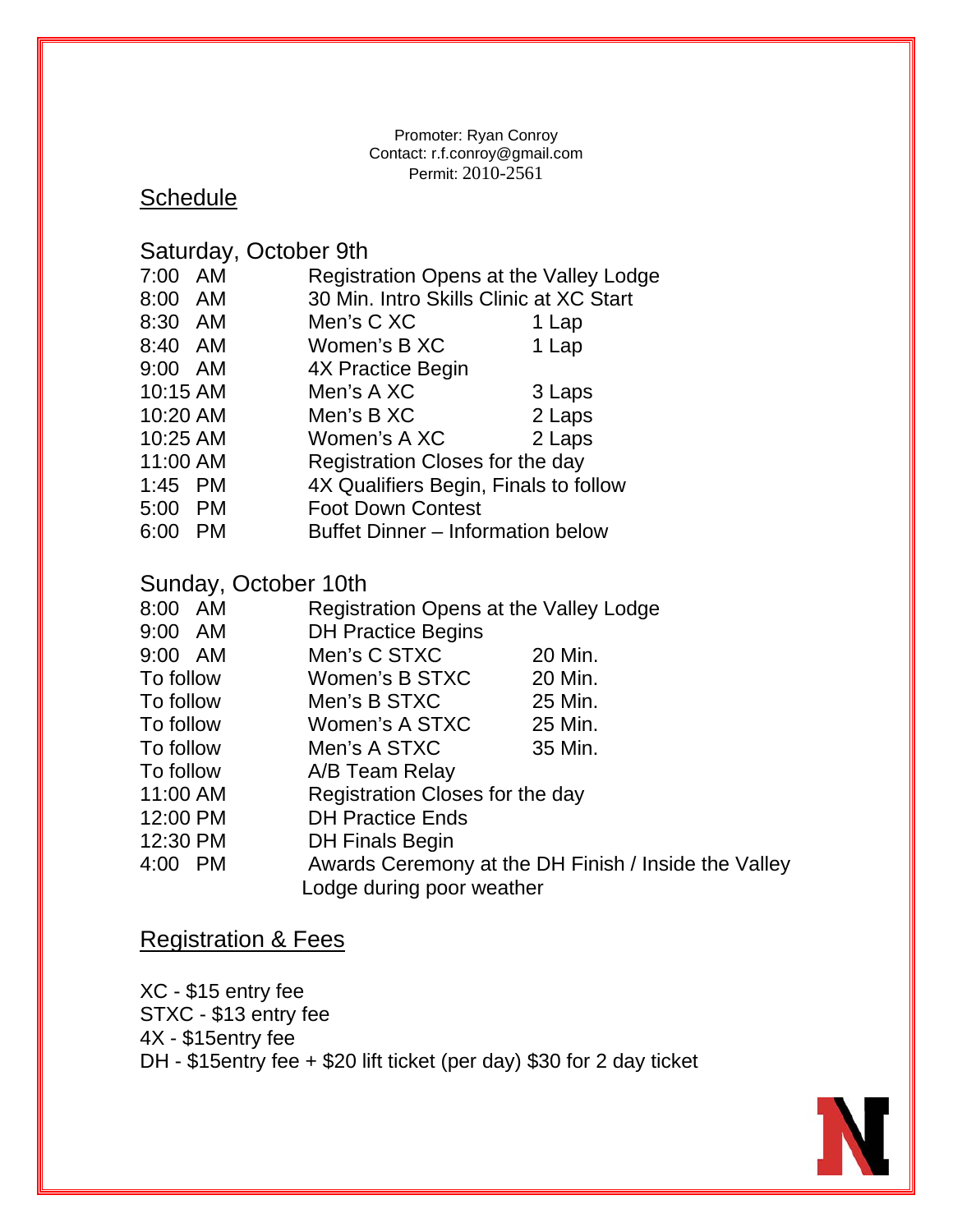- Pre-registration will be available until Wednesday, October 7th at 10:00 PM. You can pre-register at [www.bike-reg.com.](http://www.bike-reg.com/) If you have questions, email Ryan Conroy at [r.f.conroy@gmail.com](mailto:r.f.conroy@gmail.com). Day-of registration will be available both days (see schedule for times) at the Blue Mountain Lodge. A \$5 late fee will be charged to each rider. Trail passes and lift tickets will also be available then.
- In order to register, all racers must either have an annual USA Cycling Collegiate license or purchase a one-day license at registration.

# Course Descriptions

## Cross Country

The cross country course will be the same course that Vertical earth used for their fat tire festival this past July, which goes close to the top of the mountain, and back down again. This consists of both single track and fire road climbs, as well single track linked up with Vertical Earth's Super D course. The overall course is around 8.6 miles.

#### Four Cross

The 4x course is the same course laid out by Vertical Earth Dan and world cup rider Neko Mullaly so you know it'll be good

## Short Track Cross Country

Short track will incorporate fire road climbs, with a decent linked in from the downhill trail "Miles of Smiles"

## Downhill

The downhill will be the same course used during the Blue Mountain Fat tire Festival. This course links up the two trails, "Jambalaya and OCS". The course has everything; jumps, drops (with slower go arounds), off camber sections, and a wide open section for riders let go of the brakes and FLY! Expect A rider times to be around 3 minutes in the dry.

## Buffet Dinner

As in years past, an Italian-style buffet dinner will be served on Saturday evening at 6:00 PM, at the Valley Lodge. The food will be delicious, as usual, and there will be a lot of it, since it's a buffet. This is a very entertaining experience and it's a great place to rag on the people you beat

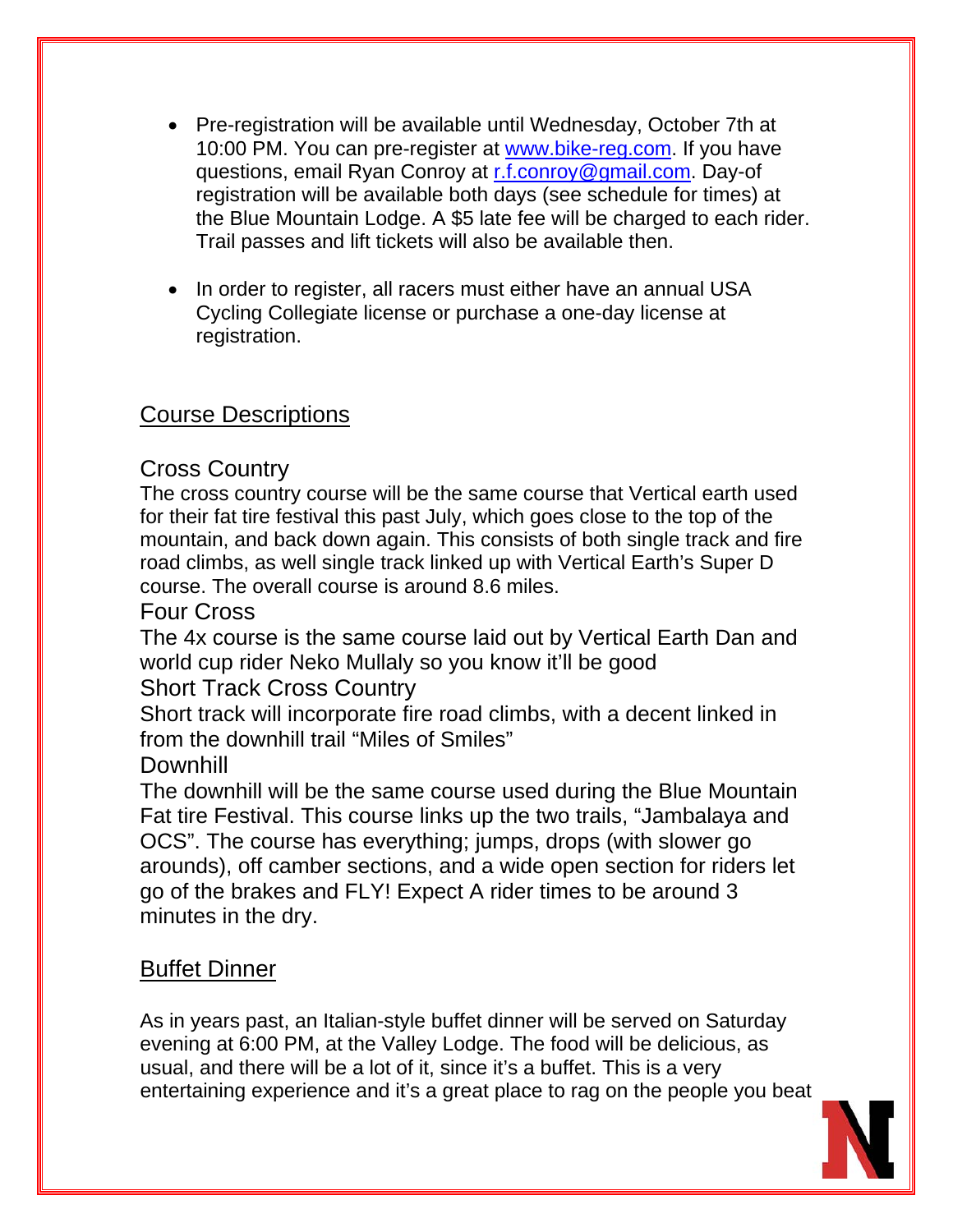that day or trash talk the ones you will race the next day. Tickets will be available at registration for the discounted price of \$10 a person or at the door for the full price of \$12.50.

#### Lodging

#### **Camping**

There will be camping available for \$5 per tent in the lower parking lot of Blue Mountain, this price includes fire wood.

#### **Hotels**

Country Inn & Suites 1619 Interchange Rd Lehighton, PA 18235 (610) 379-5066

Hampton Inn Jim Thorpe Area of the Pocono Mountains 877 Interchange Road Lehighton, PA 18235 (610) 377-3400

Covered Bridge Inn Ltd 4300 Little Gap Rd Palmerton, PA 18071-5148 (610) 826-5400

Allentown Quality Inn & Suites 1715 Plaza Lane Allentown, PA 18104 (610) 435-7880

#### **Contacts**

If you have any questions, contact:

Ryan Conroy **Robert Meissner** (484)459-4262 (603)759-1081

[r.f.conroy@gmail.com](mailto:r.f.conroy@gmail.com) [meissner.r@gmail.com](mailto:meissner.r@gmail.com)